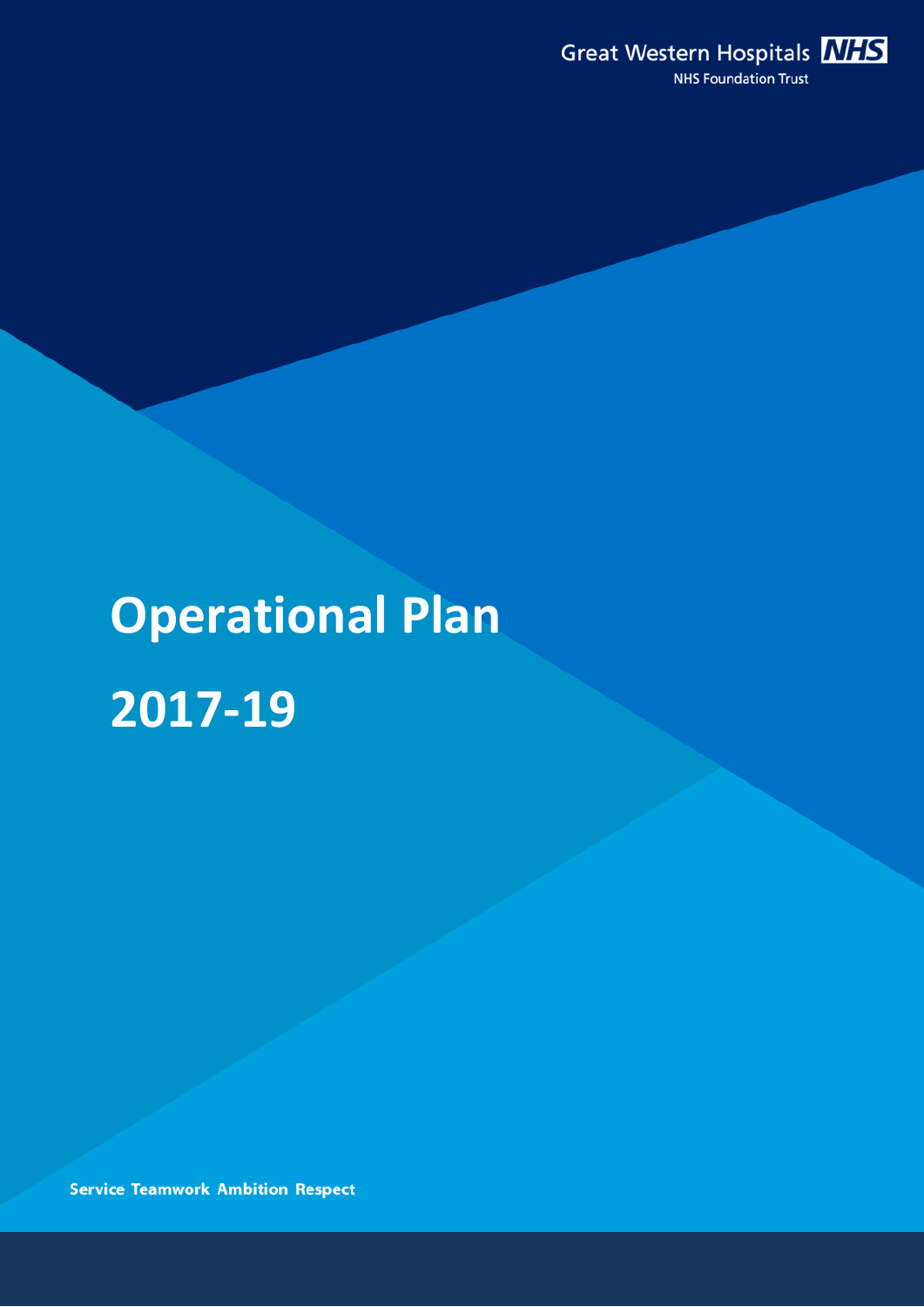# **1.0 Our approach to Activity Planning**

#### **1.1 Assessment of activity in 2017/18 and 2018/19**

In the spring of 2016, as part of the 5 Year Integrated Business Plan (IBP), the Trust undertook a comprehensive bottom up demand and capacity exercise to review all elective and non-elective demand and capacity across the divisions. This was aligned with clinician job plans, outpatient templates and contractual activity (demand) against each speciality. Variances in the demand and capacity modelling are being proactively managed internally through comprehensive job planning, the development of Business Cases to support an agreed service model, and externally with our Commissioners and partners through system wide joint working; we are also jointly undertaking deep dives into services where there are specific performance challenges.

Looking at the future demographic profile of Swindon, which includes the impact of major new housing developments leading to an expected population growth of in excess of 2% per year, (faster than the national average with the most significant rise expected in 2017/18), the Trust is working with our Commissioners on demand management schemes and pathway developments to ensure the appropriateness of patients seen and admitted.

The Trust is a joint venture partner in Wiltshire Health & Care, which provides community services to Wiltshire patients, and we have been providing a caretaking role for Swindon Community Health Services since  $1<sup>st</sup>$  October (due diligence is underway in preparation for a three year contract from May 2017). Securing both services allows us to develop our integrated, planned and preventative pathways with local partners, including the voluntary sector, commissioners and clinical networks, which are vital in delivering quality services to NHS Constitutional standards.

Through our plans for 2017/18 and 2018/19, the Trust is committed to achieving the NHS Standards for Cancer including that 85% of patients will commence treatment within 62 days, and for Diagnostics, for which a 1% tolerance to performance thresholds has been agreed.

Achievement of the 4 Hour ED 95% standard is ultimately our aim but it is not realistically achievable in the short term given the current circumstances with a growing population, challenges in social care delivery and the time required for GWH to turn around performance in Community services. Our aim is therefore to deliver 90% in Q1 and Q2; 88% in Q3 and 85% in Q4 in both 2017/18 and 2018/19.

#### **1.2 ED & Non-Elective Demand**

Management of ED and Non-Elective activity remains the most significant operational challenge as demand for these services continues to exceed plan. The ED trajectory has been calculated on the basis of demographic and morbidity factors, previous years' seasonal performance, the resilience of the local health and social care systems, and the trend of increasing inpatient admission.

Swindon is a very challenged health system that has experienced significant and ongoing year on year increases in acute admissions. In months 1-6 of the 2015/16 year acute admissions rose on average by 4% when compared to the same period in 2014/15 and is projected to see that increase rise by between 7.5% and 11% in Q4.

The Trust has therefore taken the view that to secure significant improvement of the 2017/18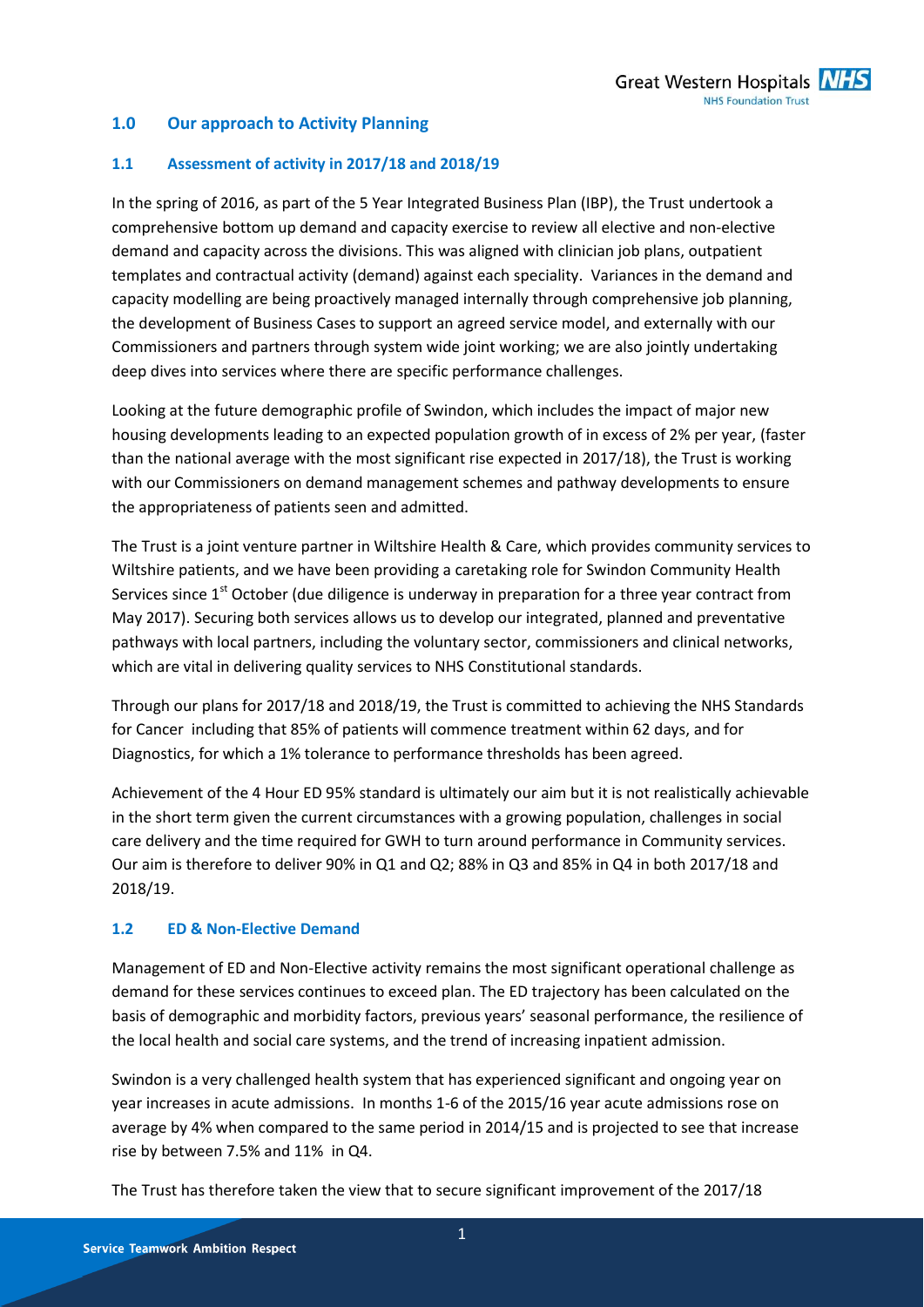Great Western Hospitals **NHS NHS Foundation Trust** 

trajectory in 2018/19 would be ambitious, given that demographic and out of hospital service provision is unlikely to improve significantly, given the long term and structural nature of the system's issues. The Trust will refresh both its elective and non-elective capacity assessments in January and February of 2017, and will discuss with commissioners if any required alterations to 2017/18's activity plans may be required.

Although the Trust has introduced, and will continue to introduce, a wide range of improvements to process and behavioural culture within the hospital, we believe this will mitigate the continuing challenge of rising acute admissions, and the impact of a rising and increasingly elderly and sick population, rather than resolving it. Naturally, however, the trajectory will be kept under regular review with our commissioners and should this landscape alter in a positive direction, then the agreement of a more optimistic trajectory for 2018/19 may be possible. The actions the health and social care system are taking in support of the required mitigation include:

- The establishment of an integrated Home To Assess service jointly between GWH, Swindon Community Health Services (SCHS) and Swindon Borough Council, seeking to achieve five patient discharges per day and to reduce the number of patients progressing to DTOC status
- The development of a similar scheme within Wiltshire
- The relocation of the Ambulatory Care Unit from the main body of the Adult Medical Assessment Unit (AMU) to within the Urgent Care Centre, and so enable the unit to be protected from inpatient admissions, and secure the target of 30% of the take being routed through the unit and reducing hospital admissions
- For winter 2017, the generation of 23 additional beds arising from the relocation of Ambulatory Care, the procurement for a 3 month period of 8 beds from the Trust's Private Patient Unit, and the re-commissioning of four closed beds within the Swindon Intermediate Care Centre (SWICC)
- The reorganisation of the acute medical take, strengthening physician management of patients scheduled for admission, including the GP directly admitted stream, with a view to preventing unnecessary admissions and speeding up the transfer of patients from the ED to the AMU
- Through significantly improved patient specific ward data through use of F codes, effectively seeking to run Green and Red Days as business as usual
- A number of ward based initiatives, following successful pilots, to improve the management of ward rounds and improve the timeliness of TTA production
- " For winter 2017, strengthening operational management resilience by introducing a Performance Improvement Team to hospital Urgent Care, led by the Deputy COO, with a view to reducing hospital led avoidable breaches of the 4 hour standard
- Recurrent resourcing of the Therapy at the Front Door Service
- The establishment of an integrated Discharge Service between the GWH and SCHS clinical and non clinical personnel

The impact of the above will continue to be managed through the executive led *Right Patient Right Bed* Programme and its agreed metrics.

In the longer term, exploiting the integration of Swindon Community Health Services with that of acute hospital services to establish a full frailty pathway, including comprehensive geriatric assessment , between the AMU, the elderly care wards and SwICC; pursuing integrated long term condition pathways in Diabetes, Respiratory Medicine and Heart Disease, and physically integrating the location and pathways of Acute Stroke and Stroke Rehabilitation Services, facilitated by commissioners. It has also been agreed to fully refresh the system's Urgent Care Strategy, with a particular emphasis on out of hospital and admission avoidance initiatives and services, with commissioners.

The service is working at pace both internally and with its partners to secure robust patient pathways and ensure timely flow from the hospital. These programmes of work which include Right Patient Right Bed, Integrated Front Door and Discharge to Assess are being monitored and reviewed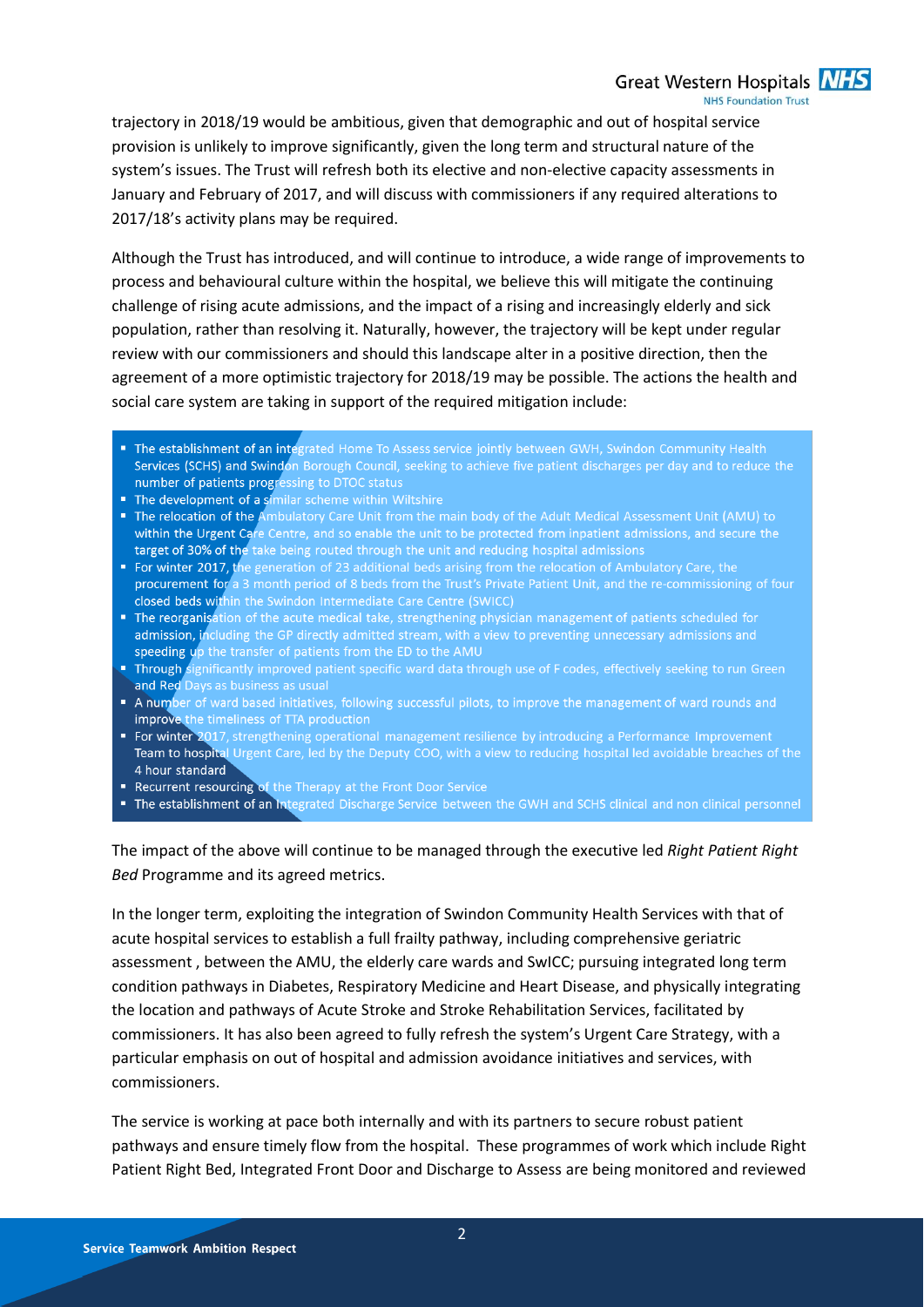through the local ED Delivery Groups.

# **1.3 Elective Care**

In 2016/17 the Trust recovered the 92% RTT Standard at an aggregate level. Some remodelling of services has occurred in order to support the elective care pathways of patients, including skill mix reviews, the provision of Hot Clinics and the review of theatre capacity. The sustainability of this performance is monitored through regular Steering Group Meetings with Commissioners. Sustainability solutions include outsourcing to the private sector, working with Commissioners on outsourcing at source and review of demand management schemes to ensure appropriateness of referral. The Trust is committed to achieving the national RTT standard of 92% in the next two years for incomplete pathways, with no breaches of 52 weeks.

Due to the increase pressure around non-elective work a cohort of elective cases have been outsourced via the trust to other private providers, as well as a significant increase in weekend elective provision. Work at the referral point by Wiltshire CCG has seen low-risk hernia and podiatry cases referred directly to private providers as well as some ophthalmology work within the Swindon area being directed at source to BMI. The assumption moving forward is that this type of work will continue to be moved to alternative providers and may well expand to other services.

# **1.4 Cancer Services**

The Trust has consistently maintained all key national cancer standards over the past four years despite delivering a major RTT recovery programme during the past year. With the exception of the two week wait standard which the Trust failed to achieve in August and September, this performance continues to be maintained.

Cancer Services are working to the priorities as outlined in the national cancer strategy: 'Achieving World-Class Cancer Outcomes'. A demand and capacity model has been developed which assesses the likely requirement on services over a 10 year time horizon. Over that period, incidences of cancer in the catchment population are likely to increase by 2%, and Chemotherapy annual growth is currently averaging 8.8%.

The Trust is actively engaged with our Commissioners in the development of Cancer Services. The CCG consider it as one of their six key priority areas. As part of their plan to improve cancer services Swindon CCG actively supported the development of local Radiotherapy services at GWH. This collaboration is evident in the resilience plans that we jointly worked up and funded for the winter period. As providers and Commissioners we are all constrained, however, by ever increasing demand and the finite resources with which to provide our services.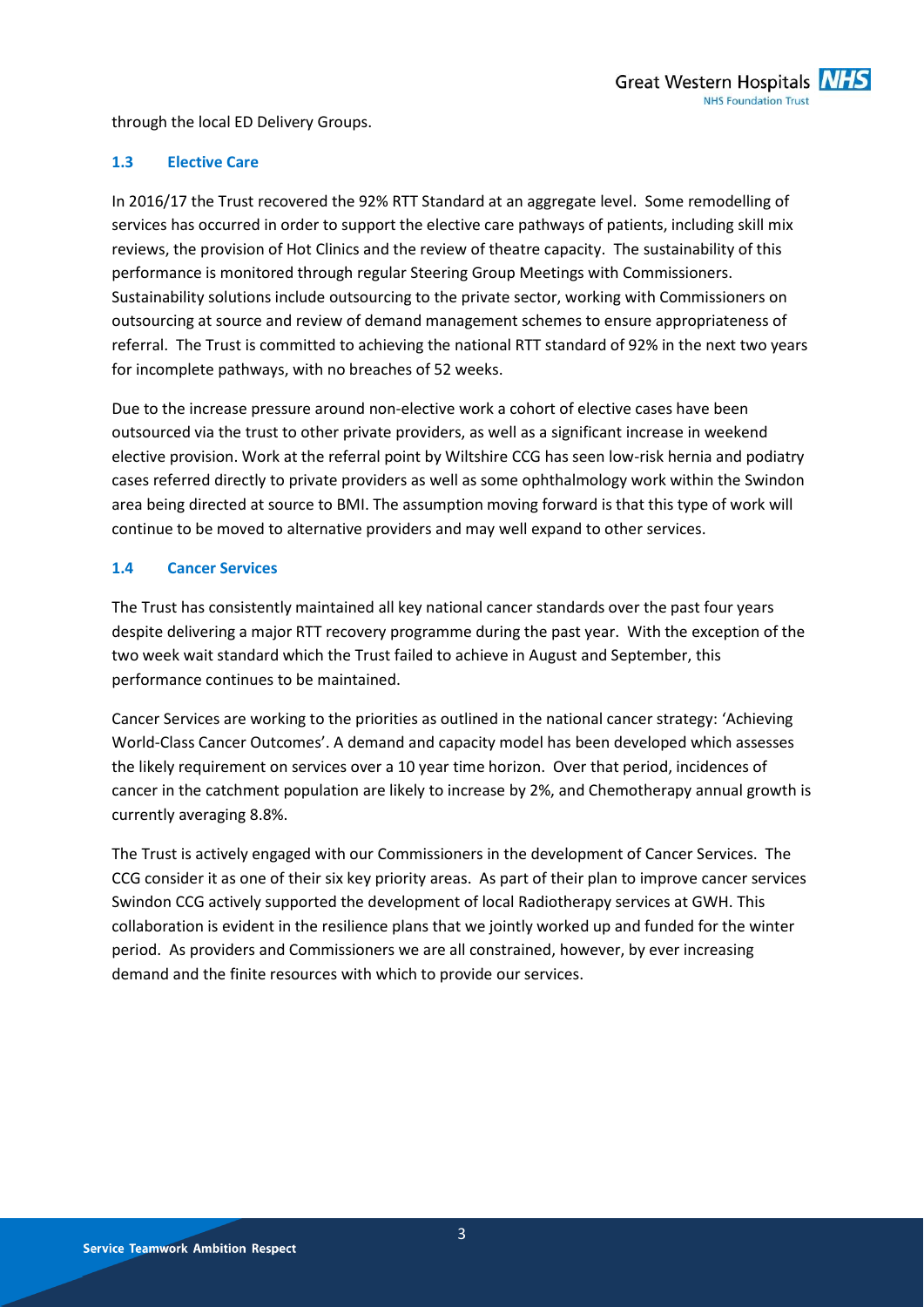# **2.0 Our Approach to Quality Planning**

#### **2.1 Our approach to Quality Governance**

#### Our priorities are now grouped into eight areas of focus:



- Delivering safe, effective care: delivering excellence
- Leading the best patient experience
- Releasing time to care
- Visible, inspirational leadership
- Culture of innovation and embracing of continuous quality improvement
- Measurement of essential quality standards, providing assurance of patient
- safety and clinical effectiveness
- Staff will understand their contribution to the whole organisation
- Quality services across systems

Over the past year services being delivered by GWH NHS FT have undergone fundamental changes; community services across Wiltshire are now provided by Wiltshire Health & Care, and we are working towards agreeing a substantive contract for Swindon Community Health Services from May 2017. Across the wider health and social care economy the evolution of 'sustainability and transformation plans' is impacting on all NHS organisations, GWH included. With these factors in mind the Trust's Quality Improvement Strategy has been refreshed, to ensure that the context within which we work is reflected in our ambitions for the future and our objectives for the next two years and beyond.

For each priority area we have set out clear improvement plans for the next two years in order to continue raising standards across the organisation. Led by our Chief Nurse, Hilary Walker, we are establishing a culture of quality where all members of staff play a key role in the delivery of high quality care, and in consistently striving to improve patient outcomes. We have set an ambition to save an extra 500 lives over five years through improving the quality of care.

#### **2.2 Our Governance Processes**

Following our routine CQC inspection in 2015, we made a commitment to strengthen our quality governance processes and ensure these are embedded across all areas of the organisation. With the support of our Quality Governance Facilitators, and having undertaken a detailed review of the reporting culture across our Divisions, we have implemented a robust framework for quality assurance across the Trust that has established standardised departmental reporting against agreed quality metrics and a trust-wide Quality Governance Dashboard; this is used to inform our monthly Divisional Performance meetings. The quality processes and governance for all services are monitored by our Patient Quality Committee (PQC), which provides information and assurance on quality performance and improvement to the Trust's Governance and Executive Committees and to the Trust's Board, thus ensuring clear reporting from 'Ward to Board.'

Within Swindon Community Health Services, it is clear that there were a number of significant quality challenges under the previous provider. Part of our role as caretaker in this period has been to assess and strengthen systems, governance and processes within the service, starting to build a stronger foundation upon which quality improvements can be made; we have established a Quality Oversight Group, chaired by the Chief Nurse, to guide and monitor quality improvements within the service.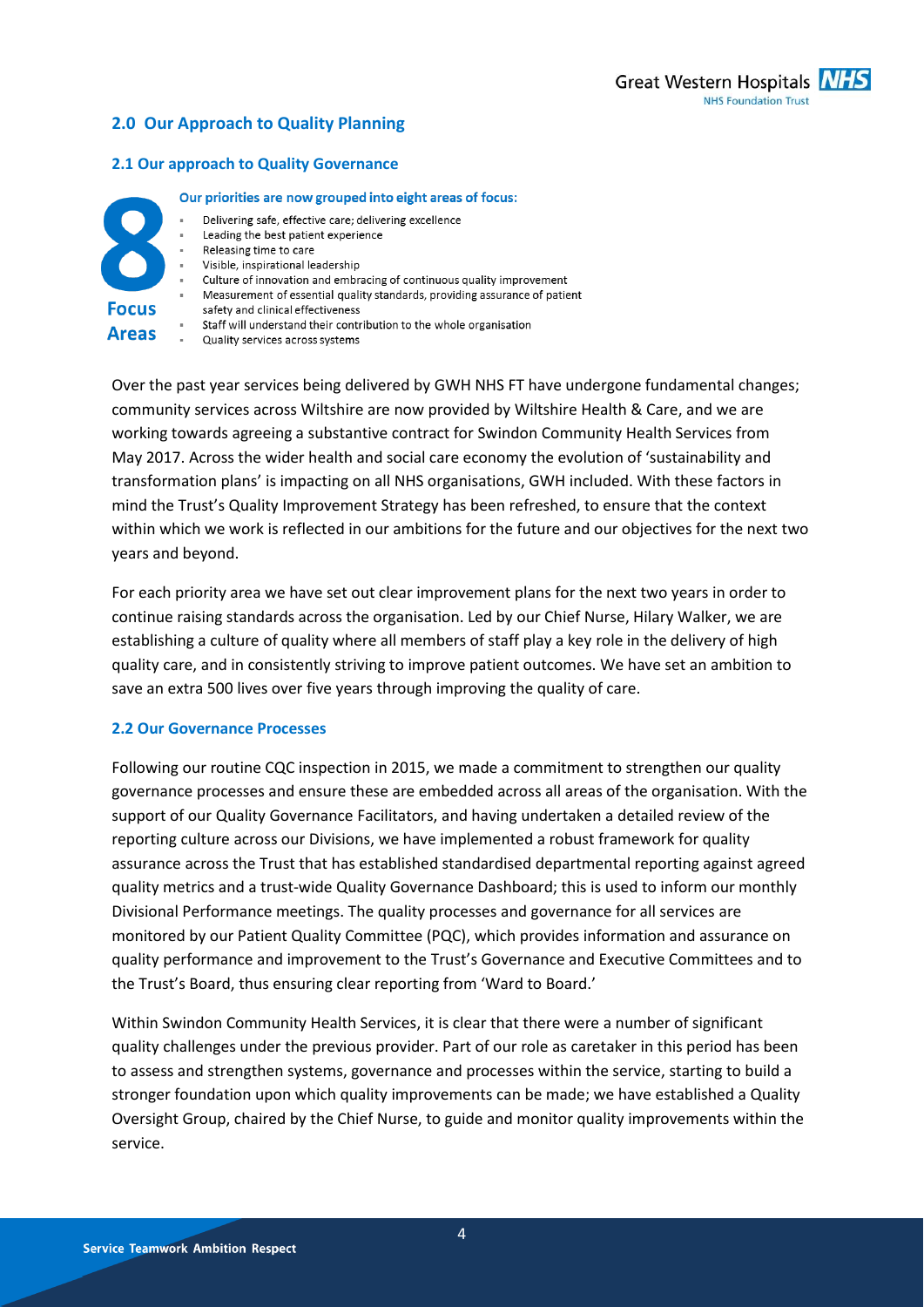#### **2.3 Implementing CQC recommendations**

Our focus in 2016 has been the implementation of quality improvement plans to swiftly address the findings from our CQC review, and to ensure there are organisation-wide systems in place for monitoring progress against actions, and for learning from themes identified to support the developing culture of continuous self-assessment and improvement.

Our Quality Improvement Committee along with the PQC will continue to monitor progress against our required actions and will provide assurance on progress and implementation to our Executive Committee, CQC and NHS Improvement.

The CQC re-inspected our Emergency Department on two separate occasions during 2016 and lifted a warning notice in October 2016. The Trust is scheduled for re-inspection by CQC in March 2017, and we are optimistic that the strengthened quality management and assurance processes that we have embedded across the system will support achievement of an improved rating from 'requires improvement' to 'good' or even 'outstanding' in some areas.

#### **2.4 How we will maintain Quality Improvement (QI)**

Whilst we have made improvements in response to the CQC inspection our ambition remains much broader. Our QI Strategy provides our staff and patients with assurance that a continued focus on quality is pivotal to our organisational vision and strategic priorities. The QI Team will continue to develop the organisational capability to deliver quality improvement through:

- Supporting and promoting a trust-wide shift in the maturing of the safety culture from a reactive approach where action is taken following a safety incident, to a proactive approach where we are always on the alert for risks before they emerge;
- **Increasing opportunities for collaboration and learning from regional stakeholders, including** patient groups, to support reductions in harm and mortality;
- The development and embedding of QI processes within the organisation, including the establishment of QI methodology to address actions arising from audit, risk management and safety reporting systems;
- Supporting teams to move from action planning to a QI approach as 'business as usual' in support of continuous improvement.

#### **2.5 Quality Measurement**

Key trust-wide projects employing QI methodology include our 500 Lives initiative, which has been designed with the aim of saving 500 extra lives over five years (by 2020/21) through the provision of safe, high-quality care and treatment. The Trust is fully committed to the Sign up to Safety campaign, with key workstreams and milestones including:

| QI Workstream             | <b>QI Milestones</b>                                                                                 |
|---------------------------|------------------------------------------------------------------------------------------------------|
| <b>Sepsis</b>             | Reduction in mortality at 30 days following an admission with severe sepsis to<br>23% by April 2018. |
| Acute Kidney Injury (AKI) | Reduction in all-cause mortality from AKI to 16% per annum by April 2018                             |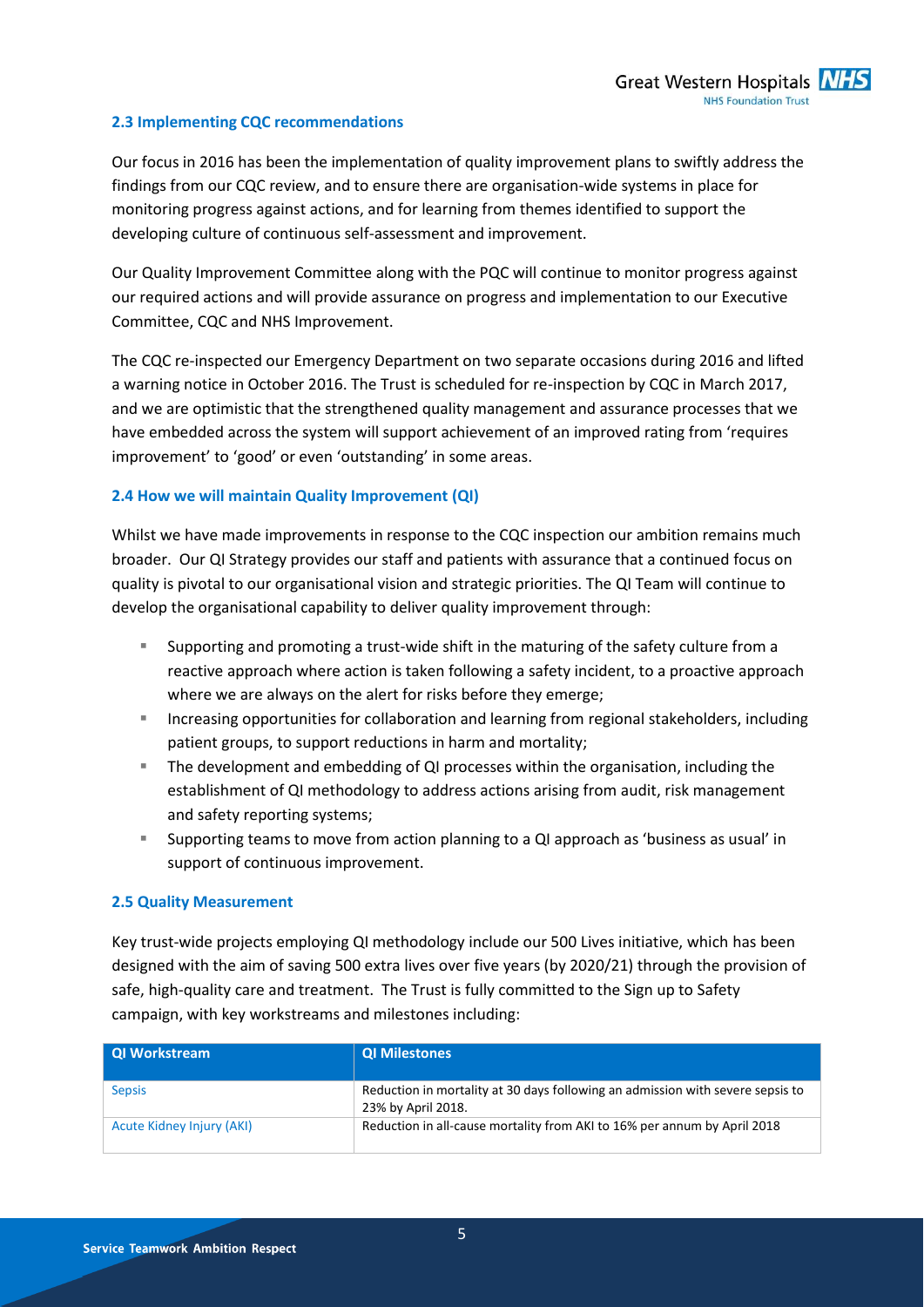Great Western Hospitals **NHS** 

**NHS Foundation Trust** 

| Rescue of deteriorating patients | Reduction in avoidable in-hospital cardiac arrests by 10% each year to March<br>2018 and reduction in the number of avoidable unplanned admissions to ITU<br>from inpatient adult wards. Establishment of an electronic observations<br>system across the hospital site. |
|----------------------------------|--------------------------------------------------------------------------------------------------------------------------------------------------------------------------------------------------------------------------------------------------------------------------|
| <b>Falls prevention</b>          | Reduction in the rate of falls and avoidable harm due to falls by 20% by April<br>2018                                                                                                                                                                                   |
| Pressure ulcer prevention        | Reduce avoidable pressure ulcers (Cat 2, 3 and 4) for acute inpatients to less<br>than five per month by April 2018                                                                                                                                                      |



**Put Safety First** Honesty Collaborate Support

Continually Learn We've embraced our 5 **Sign up to Safety pledges** 

A Sign up to Safety Steering Group has been set up to provide direction and monitor progress of each of the workstreams.

# **2.7 Link with Sustainability & Transformation Plans (STP)**

The pace of transformation across the health and social care economies has escalated considerably in the last 12 months, reflecting the need to deliver significant efficiencies to return the NHS to financial stability. The Trust has taken a leading role in the development of the regional STP, to ensure the future sustainability of our services; Chief Executive and Executive representation in all key STP forums ensures consistency across STP and local organisation strategic and quality priorities.

#### **2.8 Our Quality Impact Assessment (QIA) Process**

The Trust has established a robust QIA system to ensure we consider the impact of our Cost Improvement Programmes (CIPs). Improvement initiatives are generated from a range of sources, including staff idea generation, and all schemes are assessed against the trust-wide QIA framework to ensure that our core quality and CQC domains are encompassed in scheme creation, along with any impacts on clinical outcomes, patient safety, patient experience and clinical engagement, with risk scoring matrices embedded in the assessment process.

#### **2.9 Triangulating Quality with Workforce and Finance**

The Trust trialled a monthly Integrated Performance Report earlier in the year but this reporting system has been refined following feedback from our Non-Executive Directors. We are now providing the Board with an Integrated Performance Dashboard that is circulated as part of our monthly Chief Executive Report. This Dashboard brings together key indicators across the following operational objectives:

- Quality
- Finance
- Performance
- Workforce (including Safer Staffing)

It is intended that the Dashboard will provide the Non-Executive Directors with an easily digestible summary of the key issues that month, derived from the detailed Finance, Quality, Workforce and Operational Performance reports which are submitted formally to the Board. The Board uses these reports for assurance on the Trust's performance and is able to use the information contained therein to inform decision-making to improve quality of care and support service improvements.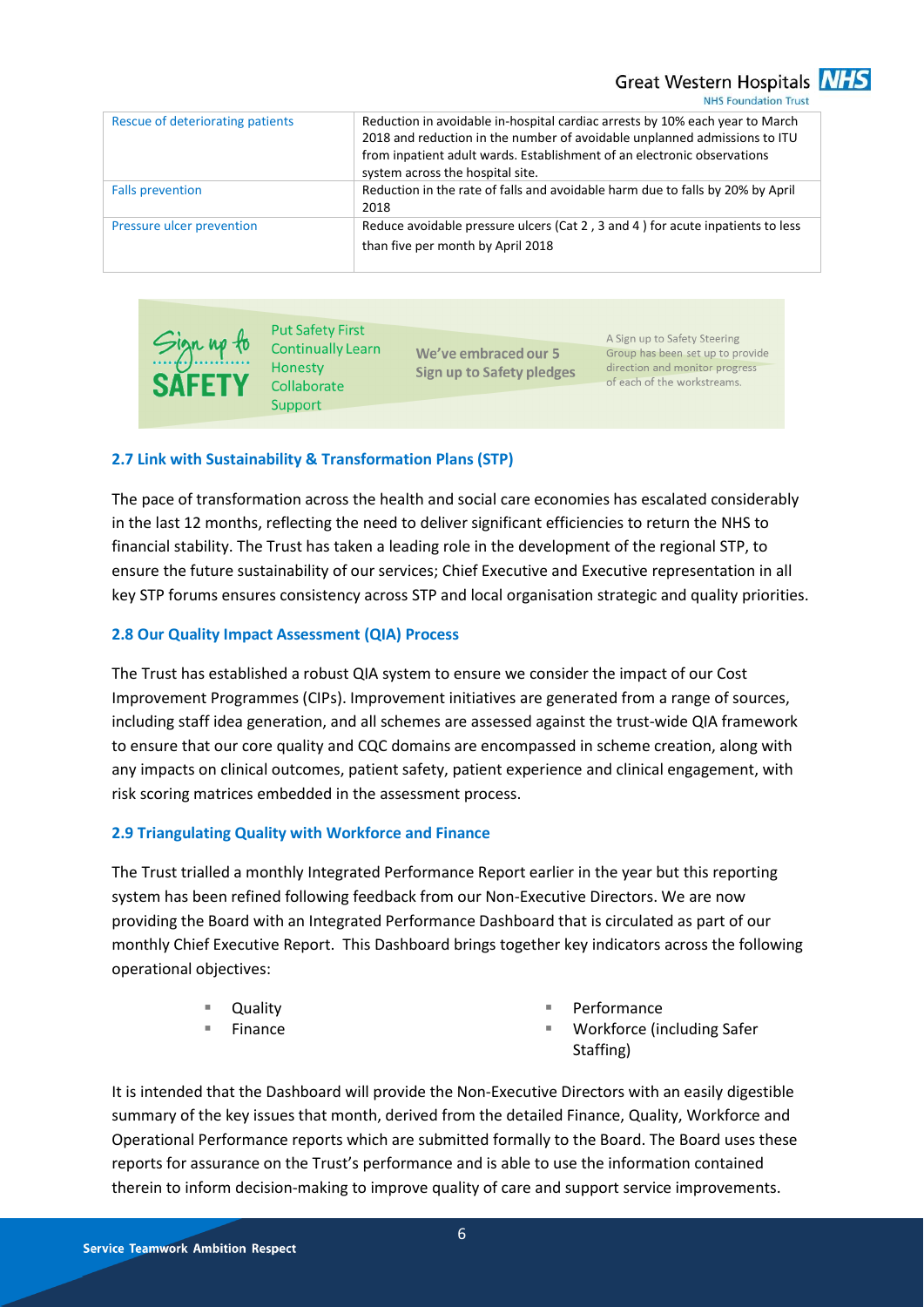# **3.0 Our Approach to Workforce Planning**

# **3.1 Approach to Workforce Planning**

Our strategic priority and greatest risk over the next two years is to ensure we have staff with the right skills, knowledge and experience to meet the rising demands from our patients, either in the acute part of our organisation or across our community services.

Gaps in capacity will be bridged by assessing need and utilising our bank and locum supply, through overtime and if necessary through use of agency staff at the April cap rates using our preferred framework supplier. In order to mitigate the risks of these gaps, we will:

- continue to review ward skill mix
- continue to build on our pro-active international recruitment campaigns
- think differently about how we utilise our medical staff over the next two years as we introduce the new junior doctor contract.

Having recently taken on the caretaking role for Swindon Community Health Services, base-lining the permanent and temporary workforce aligned to budgets and activity is our priority as part of our due diligence. If the Trust Board decides to sign the contract in February 2017, having a workforce with the skills and knowledge across Swindon's acute and community settings will drive transformation of our services and our health offer locally.

# **4.0 Our Approach to Financial Planning**

The financial year 2016/17 has been a period of stabilisation for the Trust, as the financial challenges addressed in 2015/16 have been met and improved Cost Improvement Plans (CIPs) and forecasting processes continued. This has been against a background of continued service pressures, which has seen significant increases in activity over previous years, and of continued change.

In 2016/17 a joint venture with Royal United Hospitals Bath NHS Foundation Trust, Salisbury NHS Foundation Trust and Great Western Hospitals NHS Foundation Trust (GWH) was set up, becoming operational on 1<sup>st</sup> July 2016. This resulted in a change of commissioning requirements as Wiltshire Clinical Commissioning Group (CCG) commissioned Adult Community care in Wiltshire through the joint venture. GWH continues to employ the majority of staff providing Adult Community services for Wiltshire.

On 1<sup>st</sup> October 2016 GWH took on the caretaker role for Swindon Community Health Services and although a formal contract decision will not be made until February 2017, the provision of this service over the next two years has been assumed in this plan.

During 2017 the Wiltshire Community Estate (which has been run by GWH since 1st June 2011 and owned by GWH since 1st April 2013) will be transferring from the Trust to NHS Property Services.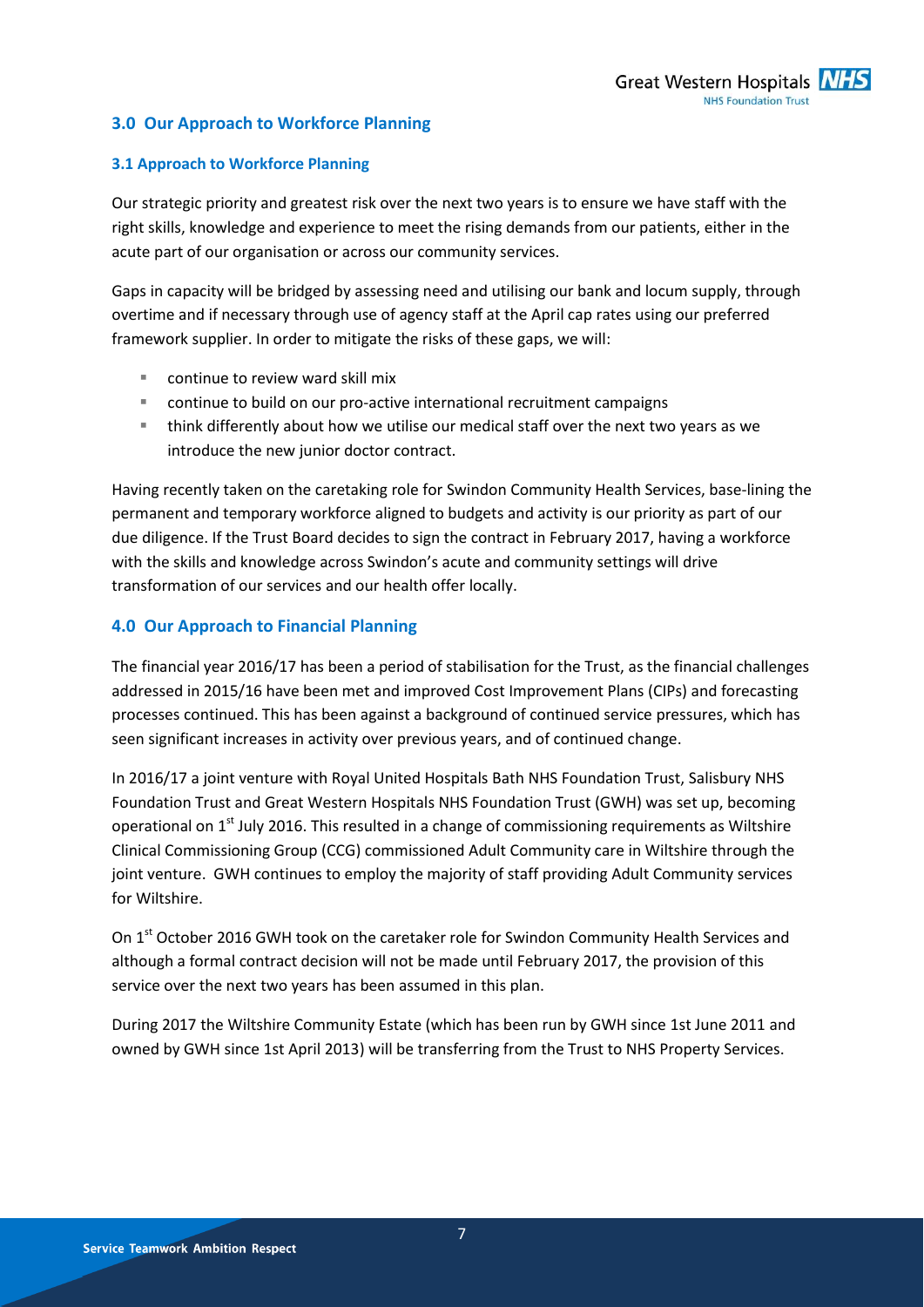# **4.1 Carter Review**

The Trust is fully committed to the programme of work to review all corporate services that is being developed across the Bath, Swindon and Wiltshire STP. The STP plans are focusing initially on the back-office services in the three acute trusts, but other NHS organisations in the STP, including the three CCGs are involved where opportunities to extend the collaborative work are identified.

The Carter review assessed the three trusts in the STP to be in the lower quartile of costs for all Trusts. GWH was assessed to have back office costs as 6.8% of the value of the Trust's income, using 2014/15 data. The figure is marginally below the 7% target set for individual organisations, using more up to date financial date. The STP recognises the need to aim to deliver stretch efficiencies, including designing more efficient and economical collaborative service delivery models across the STP footprint.

Although the trusts in the STP expect to start to identify transformational savings from collaboration in 2017/18, GWH recognises that further efficiencies need to be identified locally, in order for the challenging financial control total to be met. Local opportunities are being investigated, including the potential for joint working on a smaller scale.

# **4.2 PFI Contract**

The PFI is a key driver of our financial position and current accounts for 10% of Trust income each year and will grow over time. As such an alternative arrangement for the PFI is being scoped as part of a Business Case due before Trust Board in April 2017. The Business Case will look at a range of alternative options for the PFI including renegotiation, restructure and termination with the aim of driving material financial savings to support our financial improvement and release funds to invest in patient care.

#### **4.3 Efficiency Savings for 2017/18 & 2018/19**

The programme to ensure CIPs are fully developed ready to start delivery at the start of the financial year is managed through the Transformation Board that meets weekly, chaired by the Chief Executive. Workforce CIPs are progressing with financial assessments and PIDs in progress to date. Key focus areas for the coming year will be:

- E rostering with the move to a new system
- On Call cost review
- **URIDE:** Output from Job Planning review
- **Apprenticeship expansion**
- **Extension of unpaid leave programme**